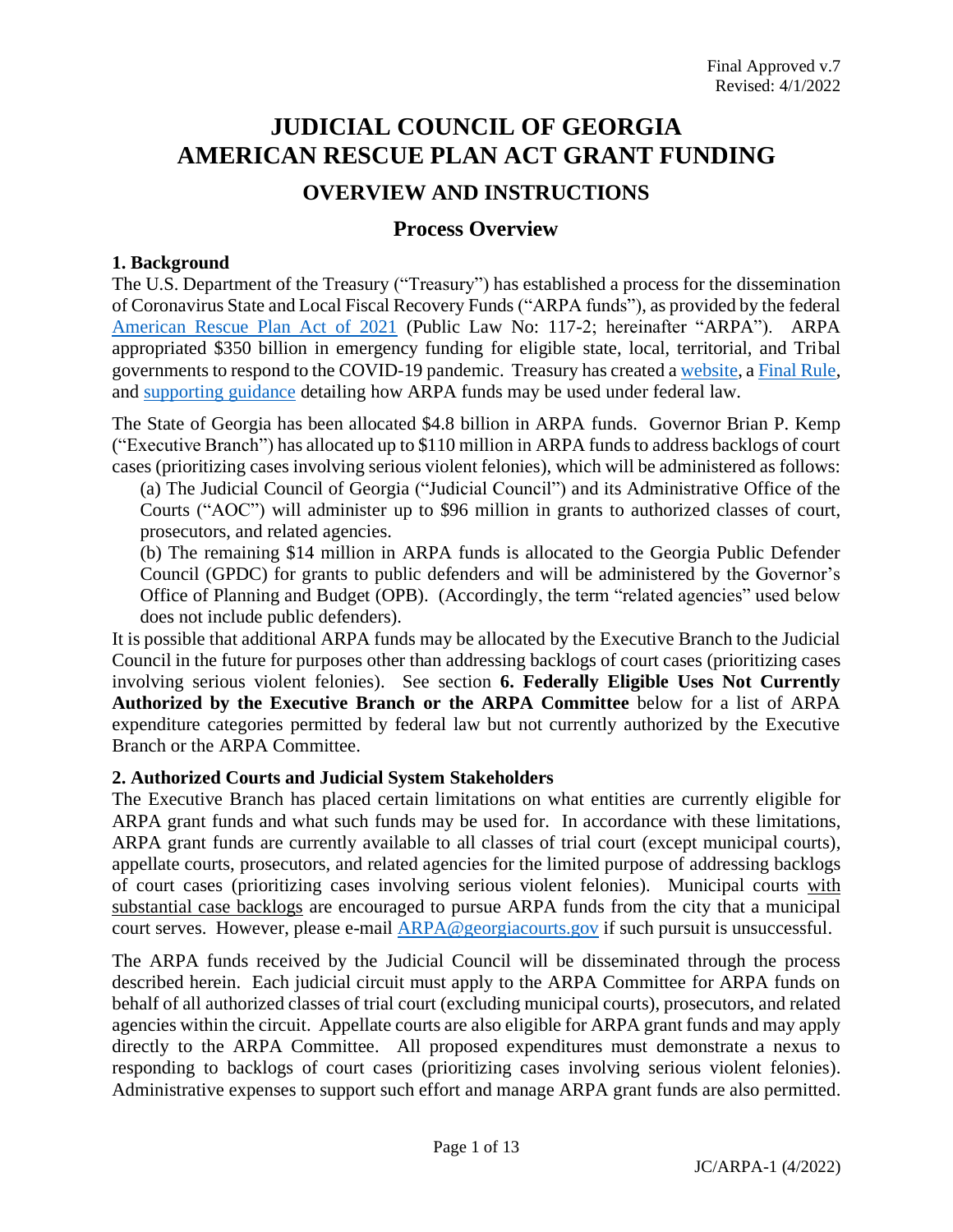31 CFR § 35.6 (b) (3) (ii) (E) (3)-(4); see *(D) (6) ARPA-Eligible Administrative Expenses* below for limitations on administrative costs.

*Note: Prosecutors responding to case backlogs may pursue ARPA funds via a judicial circuit's application. However, please e-mail [ARPA@georgiacourts.gov](mailto:ARPA@georgiacourts.gov) if such pursuit is unsuccessful after asking to be included in an application in good faith with supporting data demonstrating an eligible need for ARPA funds.*

#### **3. Application Review and Approval**

Chief Justice David E. Nahmias established the Judicial Council of Georgia Ad Hoc Committee on American Rescue Plan Act Funding ("ARPA Committee") on October 28, 2021, to review and approve applications for ARPA grant funds from all authorized classes of trial court (excluding municipal courts), appellate courts, prosecutors, and related agencies for the limited purpose of addressing backlogs of court cases, prioritizing cases involving serious violent felonies (access the order creating the ARPA Committee under Quick Links at [jcaoc.georgiacourts.gov/arpa\)](https://jcaoc.georgiacourts.gov/arpa). The Chief Justice may change the composition of the ARPA Committee throughout the performance period based on the needs of the Judicial Branch and any changes in funding priorities established by the Governor and OPB. The ARPA Committee is staffed by the [Judicial](https://jcaoc.georgiacourts.gov/)  [Council/Administrative Office of the Courts \(AOC\).](https://jcaoc.georgiacourts.gov/) To reach AOC's ARPA Grants Team ("ARPA Grants Team"), please e-mail [ARPA@georgiacourts.gov.](mailto:ARPA@georgiacourts.gov)

#### **4. Eligible Uses Under Federal Law**

Under federal law, ARPA funds may be used for expenditures in one of the following four statutory categories:

(a) To respond to the COVID-19 public health emergency or its negative economic impacts;

(b) To respond to workers performing essential work during the COVID-19 public health emergency by providing premium pay to such eligible workers of the recipient;

(c) For the provision of government services, to the extent of the reduction in revenue of such recipient due to the COVID-19 public health emergency, relative to revenues collected in the most recent full fiscal year of the recipient prior to the emergency; or

(d) To make necessary investments in water, sewer, or broadband infrastructure.

ARPA § 9901 (codified at 42 USC § 802 (c) (1)). Insight into Treasury's interpretation of these four statutory categories may be found in 31 CFR Part 35 (["Final Rule"](https://www.govinfo.gov/content/pkg/FR-2022-01-27/pdf/2022-00292.pdf)) and Treasury's [Compliance and Reporting Guidance](https://home.treasury.gov/system/files/136/SLFRF-Compliance-and-Reporting-Guidance.pdf) (February 28, 2022).

## **5. Limitations on Federally Eligible Uses**

The Executive Branch and ARPA Committee have placed certain limitations on: (1) which Judicial Branch entities are eligible for ARPA grant funds; and (2) what expenditures ARPA grant funds may be used for. The U.S. Treasury has deemed steps to reduce court case backlogs, such as implementing COVID-19 safety measures to facilitate court operations, hiring additional judges, court staff, security staff, or attorneys to increase the speed of case resolution, as well as other expenses to expedite case resolution, as eligible uses of ARPA funds. 31 CFR (b) (3) (ii) (E) (4); 87 Fed. Reg. 4,388 (Jan. 27, 2022) ("e.g., backlogs in court systems"). However, per the Executive Branch and ARPA Committee, **only the following expenditure categories (ECs) are eligible for Judicial Branch ARPA Funds**:

(a) Payroll of existing personnel responding to case backlogs caused by the pandemic (prioritizing cases involving serious violent felonies); or the payroll of new personnel hired to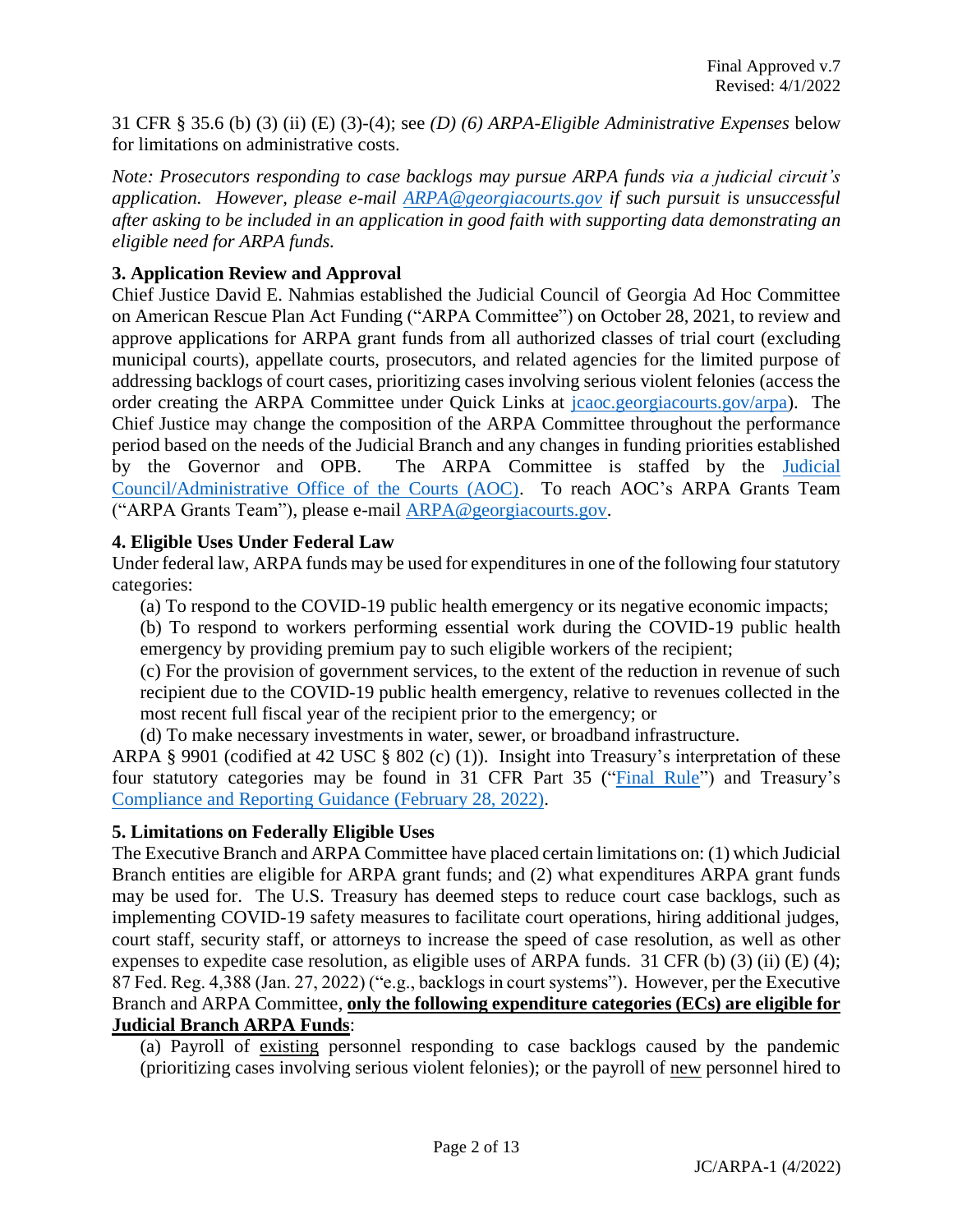backfill existing personnel responding to case backlogs (prioritizing cases involving serious violent felonies) (EC 3.1; 31 CFR § 35.6 (b) (3) (ii) (E) (1); 87 Fed. Reg. 4,388 (Jan. 27, 2022)). (b) Supplies and equipment used by personnel responding to case backlogs or performing ARPA grant administration (equipment includes office furniture, computers, and phones, etc. valued at under \$5,000, which are classified as non-capital administrative costs under State accounting rules) (EC 7.1; 31 CFR § 35.6 (b) (3) (ii) (E) (4); 87 Fed. Reg. 4,435 (Jan. 27, 2022)). *Grant recipients should rent equipment (if possible, practical, and cost-effective) to avoid violating the prohibition on purchasing permanent infrastructure.*

(c) Court-based eviction prevention or eviction diversion programs to the extent that such programs respond to case backlogs caused by the pandemic (prioritizing cases involving serious violent felonies) on the condition that a recipient provides an estimate of the hours and resources that the court-based eviction prevention or eviction diversion program conserves so more staff time may be devoted to respond to serious violent felony cases (EC 2.2; 31 CFR § 35.6 (b) (3) (ii) (A) (1), (5)).

(d) Court-based mental health or substance use disorder diversion programs to the extent that such programs respond to case backlogs caused by the pandemic (prioritizing cases involving serious violent felonies) on the condition that a recipient provides an estimate of the hours and resources that the court-based mental health or substance use disorder diversion programs respectively conserve so more staff time may be devoted to respond to serious violent felony cases (ECs 1.12, 1.13; 31 CFR § 35.6 (b) (3) (i) (C); 87 Fed. Reg. 4,355-4,357 (Jan. 27, 2022)). (e) Additional temporary facilities and workspace needed to respond to the case backlogs caused by the pandemic (prioritizing cases involving serious violent felonies) or to perform ARPA grant administration (ECs 3.5, 7.1; 31 CFR § 35.6 (b) (3) (ii) (E) (4); 87 Fed. Reg. 4,387-4,388; 4,435-4,437 (Jan. 27, 2022)).

(f) Administrative expenses to: (i) support personnel responding to case backlogs caused by the pandemic (prioritizing cases involving serious violent felonies); or (ii) perform grant application, awarding, compliance, reimbursement, and reporting activities (EC 7.1; 31 CFR § 35.6 (b) (3) (ii) (E) (3)-(4); 87 Fed. Reg. 4,387-4,388; 4,435-4,437 (Jan. 27, 2022)).

## *NOTES ON EXECUTIVE BRANCH LIMITATIONS*

*New or existing staff may be used to respond to case backlogs, with priority given to serious violent felony cases (as defined in OCGA § 17-10-6.1 (a)). However, only payroll for time spent actually responding to case backlogs may be reimbursed with ARPA grant funds. This includes payroll of new personnel hired to backfill existing personnel responding to case backlogs (prioritizing cases involving serious violent felonies). Therefore, time spent responding to case backlogs must be tracked and documented for reimbursement and auditing purposes.*

*The following clarifications have been provided by OPB regarding reimbursement for ARPA grant administration payroll expenditures:*

- *Current hourly employees performing ARPA grant administration duties may be paid from ARPA funds for time spent (including overtime) if the time is documented with timesheets.*
- *Current salaried employees performing ARPA grant administration duties may not be paid extra from ARPA funds for added duties, but an employer may be reimbursed from ARPA funds for time spent by those employees performing ARPA grant administration duties if the time is documented with timesheets. To be clear, current employees*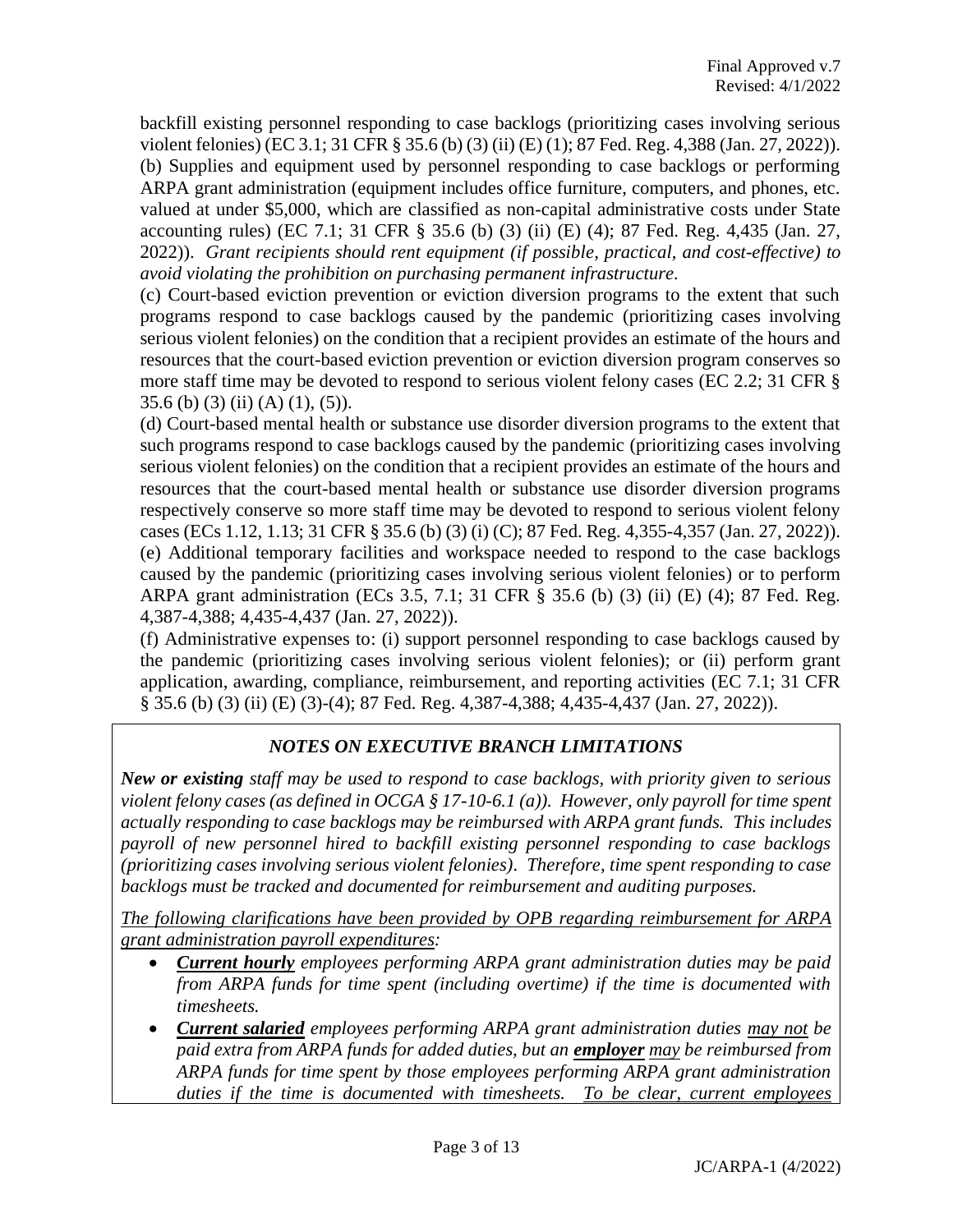*performing ARPA grant administration duties may not be given a supplement or a raise to be paid from ARPA funds.*

- *New part-time employees (hourly or salaried) may be paid from ARPA funds for time spent working on grant administration duties if the time is documented with timesheets.*
- *New full-time employees (hourly or salaried) may be paid from ARPA funds for time spent working on grant administration duties if the time is documented on a timesheet, labor report, and a Personnel Action or Periodic Certification Form upon hire and a chart of accounts for ARPA funding is provided. See ARPA Fiscal Team for details.*

*Per 87 Fed. Reg. 4,387 (Jan. 27, 2022), ARPA grant "recipients may use funds for direct and indirect administrative costs for administering the [ARPA grant] program and projects funded by the [ARPA grant] program." ARPA funds may also be used for "[c]osts associated with addressing administrative needs of recipient governments that were caused or exacerbated by the pandemic." 31 CFR § 35.6 (b) (3) (ii) (E) (4); see 87 Fed. Reg. 4,388 (Jan. 27, 2022) ("e.g., backlogs in court systems").*

*ARPA funds are authorized for supplies, furniture (valued at under \$5,000), and equipment (valued at under \$5,000) that are necessary for personnel to respond to the case backlogs or to perform ARPA grant administration (e.g., monitors, computers, software licenses, phones, and printers). Such expenses are generally classified as non-capital permitted expenditures and should be listed in (D) (6) ARPA-Eligible Administrative Expenses and in the Administrative/Indirect Costs section of the ARPA Budget Form. Grant recipients should rent equipment (if possible, practical, and cost-effective) to avoid violating the prohibition on purchasing permanent infrastructure or preclear such purchases with the OPB to ensure reimbursement.*

#### **6. Federally Eligible Uses Not Currently Authorized by the Executive Branch or the ARPA Committee**

Consistent with the Executive Branch limitations on the ARPA funds allocated to the Judicial Council and ARPA Committee policies, the following are eligible uses of ARPA funds under federal law and regulations but not currently authorized uses for Judicial Branch grant awards (but may become authorized uses in future grant cycles):

- Professional dues, continuing education, and training (added by ARPA Committee on February 18, 2022) (ECs 3.5, 7.1; 31 CFR § 35.6 (b) (3) (ii) (E) (4); 87 Fed. Reg. 4,438 (Jan. 27, 2022) (Uniform Guidance (2 CFR 200 Subpart E) applies to ARPA funds); 2 CFR § 200.473 ("The cost of training and education provided for employee development is allowable")).
- Case management systems and software (per OPB) (EC 7.1; 31 CFR  $\S$  35.6 (b) (3) (ii) (E) (4); 87 Fed. Reg. 4,389 (Jan. 27, 2022) ("improvements to case management systems . . . are eligible").
- ARPA grants to municipal courts (pursue ARPA funds from cities before contacting ARPA Committee) and public defenders or conflict attorneys (funds available from [GPDC\)](http://www.gapubdef.org/).
- COVID-19 testing (EC 1.2; 31 CFR § 35.6 (b) (3) (i) (A)). Contact the Georgia Emergency [Management and Homeland Security Agency](https://gema.georgia.gov/) (GEMA) for COVID-19 testing assistance.
- The purchase of personal protective equipment (e.g., gloves, masks, and hand sanitizer) (EC 1.5; 31 CFR  $\S$  35.6 (b) (3) (i) (A)). Contact the [GEMA](https://gema.georgia.gov/) for personal protective equipment.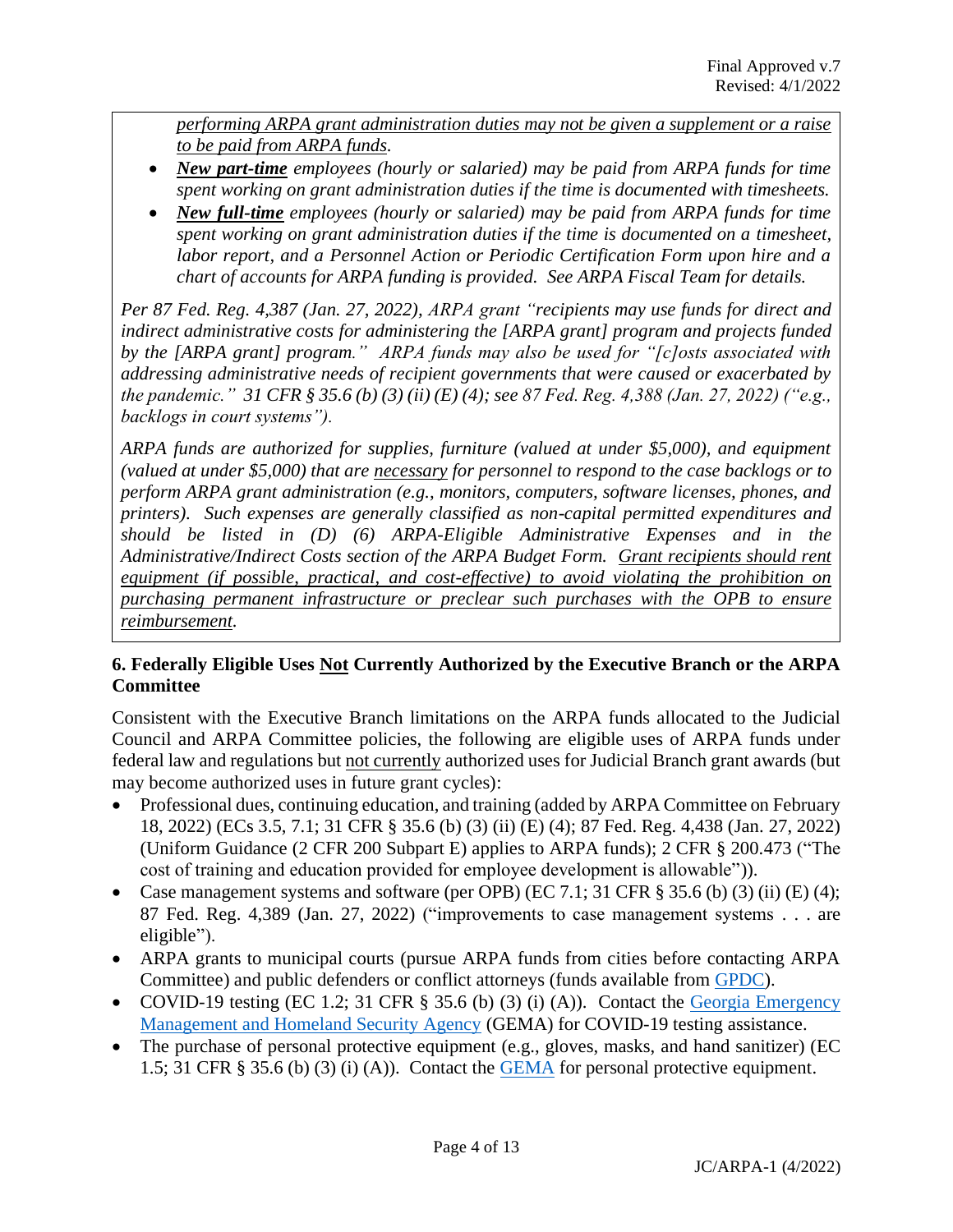- Expenditures to prevent COVID-19 in congregate settings (e.g., plexiglass, cleaning supplies or services) (EC 1.4; 31 CFR  $\S$  35.6 (b) (3) (i) (A)). Contact [GEMA](https://gema.georgia.gov/) for assistance with supplies to prevent COVID-19 in congregate settings.
- Payroll supplements, stipends, bonuses, "premium pay," and other payroll payments to staff that do not correspond to actual documented payroll time spent responding to case backlogs or performing ARPA grant administration **are not authorized**. "Premium pay" is defined in 31 CFR §§ 35.3, 35.6 (c); (EC 4.1).
- Long-term infrastructure (i.e., capital) investments in public facilities, such as physical plant improvements or permanent adaptations to existing public buildings to respond to the pandemic or its negative economic impacts (ECs 3.5, 7.1; 31 CFR  $\S$  35.6 (b) (3) (i) (A); (b) (4); 87 Fed. Reg. 4,389 (Jan. 27, 2022). *Grant recipients should rent equipment, if possible, practical, and cost-effective, to avoid violating the prohibition on purchasing permanent infrastructure.*
- Adding or upgrading a court's broadband connection, including modernization of cybersecurity for existing or new broadband infrastructure (EC 5.19; 31 CFR § 35.6 (e) (2) (i)- (ii)).
- Offsets to a reduction in government revenue due to the pandemic, which may be used to maintain existing infrastructure, build new infrastructure, or provide any government service, excluding contributions to a rainy-day fund (EC 6.1; 31 CFR § 35.6 (d); 87 Fed. Reg. 4,423- 4,430 (Jan. 27, 2022)).
- General modernization of cybersecurity, including hardware, software, and protection of critical infrastructure, as part of the provision of government services up to the amount of revenue lost due to the pandemic (i.e., not related to broadband upgrades) (EC 6.1; 31 CFR § 35.6 (d)). See 31 CFR § 35.6 (e) (2) (ii).

## **7. Application Period**

Applications for ARPA grant funds in the current grant cycle will be accepted from April 1, 2022, to April 15, 2022. The ARPA Committee will establish additional grant cycles throughout the performance period, generally on a quarterly basis with exceptions where necessary. E-mail the ARPA Grants Team at [ARPA@georgiacourts.gov](mailto:ARPA@georgiacourts.gov) if you want to subscribe to updates from the ARPA Committee and be notified of future grant cycles.

## **8. Performance Period**

The overall performance period for the ARPA funds provided to the Judicial Council by the Executive Branch is January 1, 2022, to December 31, 2024. This means that the ARPA Committee may award and disseminate ARPA funds allocated to the Judicial Council until December 31, 2024. Expenses for activities that occurred prior to the grant award date are not eligible for reimbursement. Any funds allocated to the Judicial Council that are not expended for eligible uses by December 31, 2024, will be forfeited to the Executive Branch. See 31 CFR § 35.5.

## **9. Application Procedures**

ARPA grant applications will be accepted from judicial circuits on behalf of all authorized classes of trial court (excluding municipal courts), prosecutors, and related agencies during the application period stated in section **7. Application Period** above. Appellate courts are also eligible for ARPA grant funds and should apply directly during the same application period. Applications will first be reviewed by the ARPA Grants Team for completeness and compliance. The ARPA Grants Team will then forward completed applications to the ARPA Committee for review. Incomplete applications or applications with other issues will be returned to the applicant by the ARPA Grants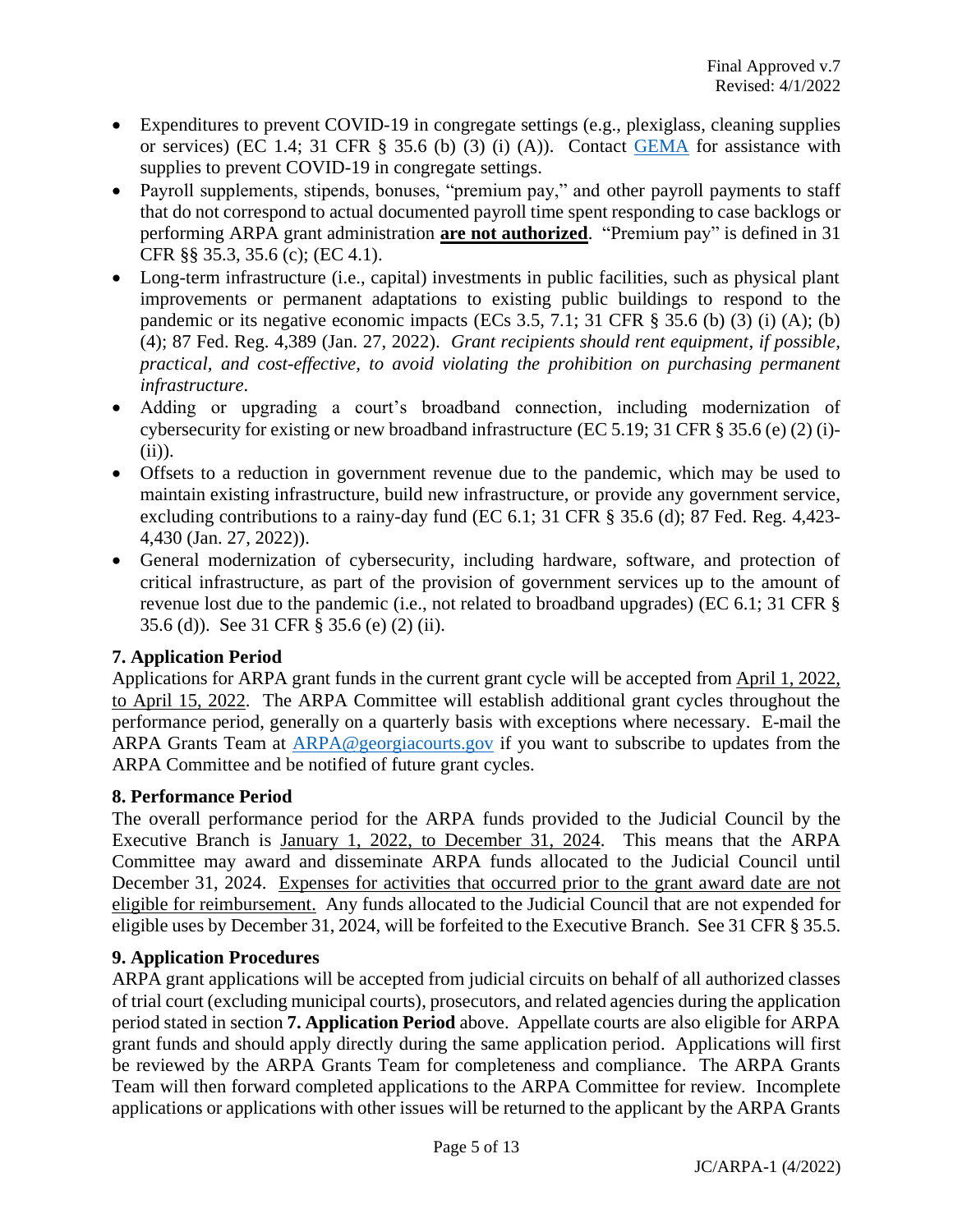Team with a list of items that need to be addressed prior to it being reviewed by the ARPA Committee. *The ARPA Grants Team will automatically reject any application from a court or entity that is not a judicial circuit or appellate court.* See section **2. Authorized Courts and Judicial System Stakeholders** above for details.

Promptly notify the ARPA Grants Team at [ARPA@georgiacourts.gov](mailto:ARPA@georgiacourts.gov) if you need to revise or withdraw a submitted (but not approved) application to ensure your application is removed from the review process. If an award recipient needs to amend an award mid-calendar year, an amended **ARPA Grant Application** (available under Quick Links at [jcaoc.georgiacourts.gov/arpa\)](https://jcaoc.georgiacourts.gov/arpa) may be submitted to the ARPA Committee during an authorized application period using the regular application process. *Note: Such applicants must check the box "Continue CY\_\_\_\_\_\_ Award with the following amendments:" at the top of the first page of the ARPA Grant Application to indicate that the applicant seeks to amend a current award.*

#### **10. Waiting to Apply Not a Negative Factor**

Potential applicants should note that the ARPA Committee understands that some judicial system entities and stakeholders may choose to wait to apply for ARPA funds until a future grant cycle. The ARPA Committee will distribute ARPA funds over the full course of the performance period with the goal of expending all ARPA funds awarded to the Judicial Council by December 31, 2024 (assuming a sufficient number of awards are approved and reimbursed to exhaust such funds). The ARPA Committee will accept applications for grant funds during multiple application periods throughout the performance period (generally on a quarterly basis unless an exception is needed) and the choice not to apply in a given grant cycle will not be counted against any applicant in a subsequent grant cycle.

#### **11. Grant Awards**

ARPA funds allocated to the Judicial Council will be awarded by the ARPA Committee to grant recipients generally on a quarterly basis (with exceptions as needed) after review and approval of an **ARPA Grant Application**, which is available under Quick Links at [jcaoc.georgiacourts.gov/arpa](https://jcaoc.georgiacourts.gov/arpa) and detailed below. Notification of awards will be communicated to grant recipients by the ARPA Grants Team on behalf of the ARPA Committee from the e-mail address: [ARPA@georgiacourts.gov.](mailto:ARPA@georgiacourts.gov) The ARPA Committee will generally award funds for the duration of a calendar year. New or amended applications received and approved mid-calendar year will be awarded for the balance of the current calendar year.

#### **12. Reporting and Reimbursement**

ARPA grant recipients will be reimbursed monthly as eligible costs are incurred and reported to AOC. No advances or retroactive payments are currently authorized by the Executive Branch. The AOC (on behalf of the ARPA Committee) and ARPA funding recipients are required to report monthly to OPB on the use of ARPA funds allocated to the Judicial Council. Accordingly, recipients must submit monthly expenditure reports and supporting documentation to the ARPA Grants Team to initiate reimbursement for eligible expenditures. The AOC will submit the required reports and documentation to OPB on behalf of grant recipients. The ARPA Grants Team will provide ARPA grant recipients with instructions, deadlines, and templates to facilitate the monthly reporting of eligible expenditures and initiate the monthly reimbursement process.

#### **13. Process for reimbursing senior judges with ARPA funds for time worked responding to case backlogs (prioritizing cases involving serious violent felonies) if paid by the Council of Superior Court Judges**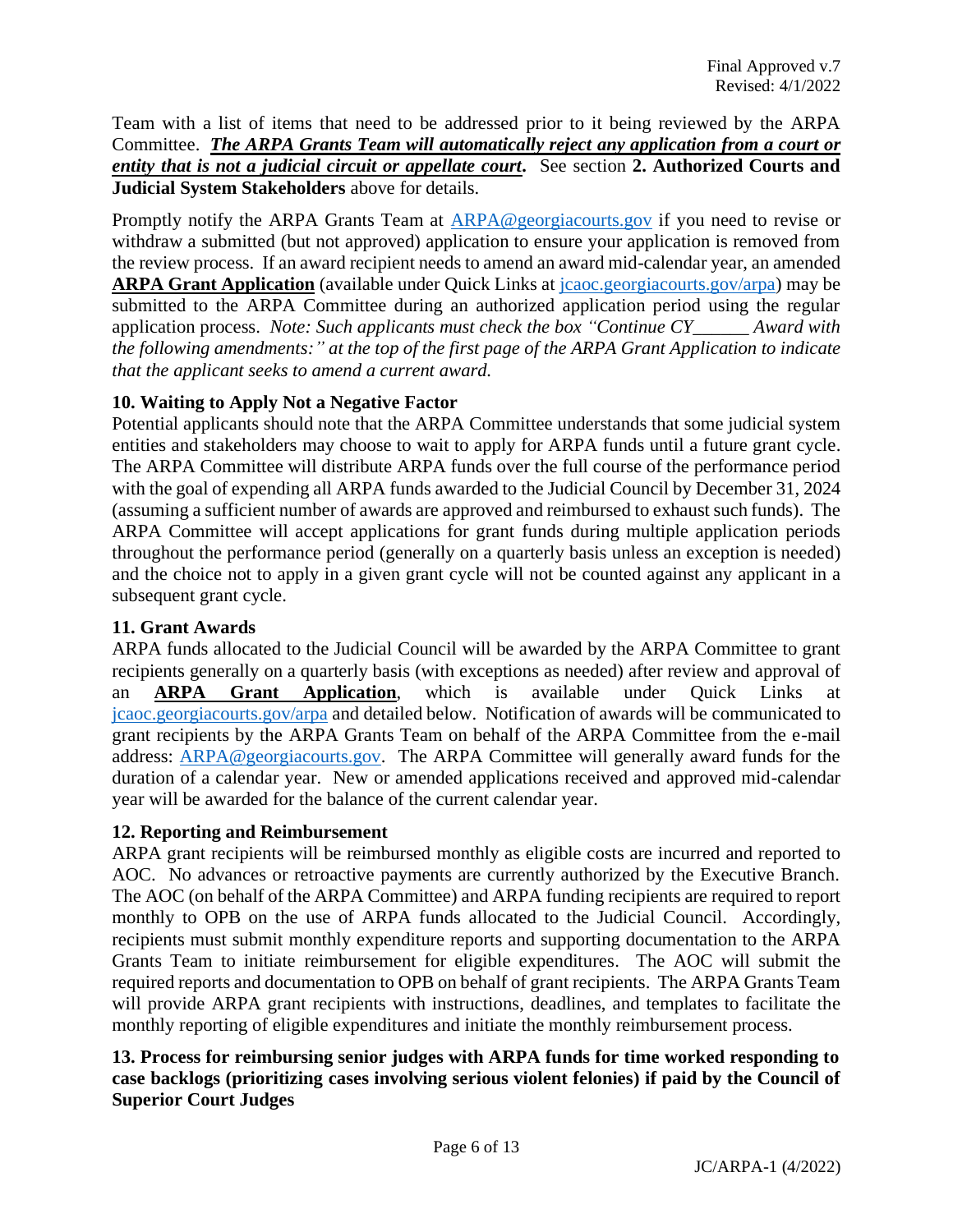The process for reimbursing senior judges with ARPA funds for time worked responding to case backlogs, with priority given to cases involving serious violent felonies, if paid by the Council of Superior Court Judges is as follows:

- A chief judge will request one or more senior judges to respond to case backlogs (with priority given to cases involving serious violent felonies) via their district court administrator (DCA) per the usual process for requesting senior judge assistance. However, such requests must clearly identify proposed ARPA eligible hours (only time spent responding to case backlogs, with priority given to cases involving serious violent felonies, is eligible for ARPA funds).
- Senior judges will submit timesheets to the applicable DCA monthly for approval after performing work responding to case backlogs. Each timesheet must clearly identify ARPA eligible hours (only time spent responding to case backlogs, with priority given to cases involving serious violent felonies, is eligible for ARPA funds).
- Each DCA will submit the approved senior judge timesheets to the Department of Audits and Accounts (DOAA) and the Council of Superior Court Judges per the usual process, but each timesheet must clearly distinguish ARPA eligible hours from State-funded hours.
- The Council of Superior Court Judges will process each senior judge's pay (using State and/or ARPA funds, as available) based on the hours submitted.
- Each DCA will submit a monthly request for reimbursement (invoice) to the AOC, which must include: (1) timesheets and case assignment forms indicating ARPA eligible hours; and (2) a spreadsheet with the following fields:

| Circuit Name | <b>Grant Award</b><br>Amount for<br>Senior Judges | Year-To-Date<br>Expenses | <b>Current Month</b><br>Reimbursement<br>Request | Remaining<br><b>Balance</b> |
|--------------|---------------------------------------------------|--------------------------|--------------------------------------------------|-----------------------------|
|              |                                                   |                          |                                                  |                             |
|              |                                                   |                          |                                                  |                             |
|              |                                                   |                          |                                                  |                             |
|              |                                                   |                          |                                                  |                             |

- The AOC will match each DCA's invoice to the approved ARPA budget for each circuit.
- The AOC will request reimbursement from OPB for senior judge payroll to respond to the case backlogs (with priority given to cases involving serious violent felonies).
- When the AOC receives the reimbursement from OPB, the AOC will reimburse the Council of Superior Court Judges, in one lump sum, with ARPA funds for the senior judge payroll responding to case backlogs (with priority given to cases involving serious violent felonies).

Please e-mail the ARPA Grants Team at [ARPA@georgiacourts.gov](mailto:ARPA@georgiacourts.gov) if you have questions about the reimbursement process.

## **Application Instructions**

Please carefully review the ARPA grant funding process overview above and the following application instructions before applying for Judicial Council ARPA funds. If you are a current or prospective applicant and have questions or concerns, please contact the ARPA Grants Team at: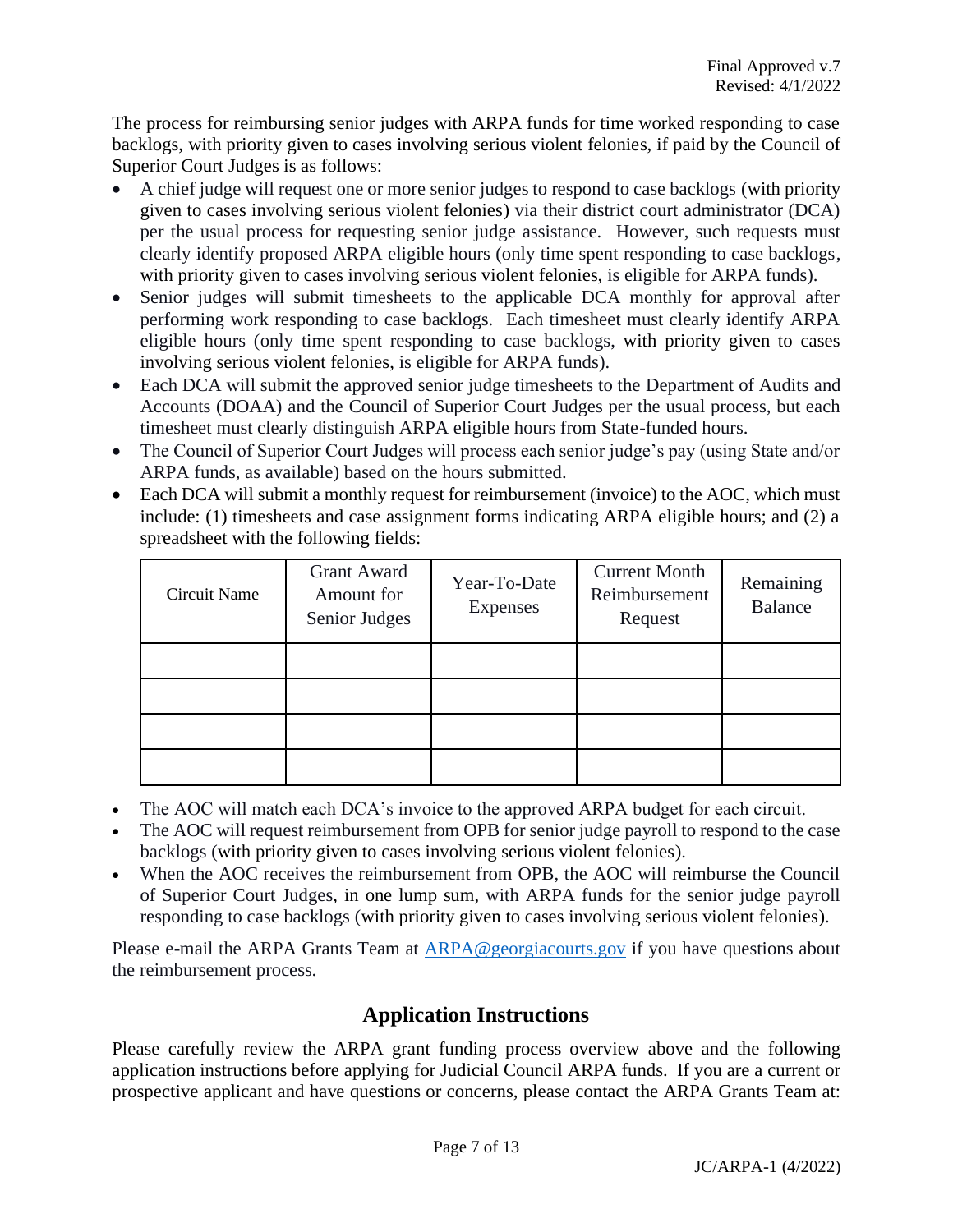[ARPA@georgiacourts.gov.](mailto:ARPA@georgiacourts.gov) The following is an explanatory outline of the **ARPA Grant Application** (available under Quick Links at [jcaoc.georgiacourts.gov/arpa\)](https://jcaoc.georgiacourts.gov/arpa):

*Note: Only judicial circuits and appellate courts are currently authorized to apply for ARPA funds. The ARPA Grants Team will automatically reject any application from a court or entity that is not a judicial circuit or appellate court.* See section **2. Authorized Courts and Judicial System Stakeholders** above for details.

#### **(A) DESCRIPTION OF CASE BACKLOGS TO JUSTIFY NEED FOR ARPA FUNDS**

All applicants must objectively demonstrate that case backlogs exist to qualify for ARPA grant funds. All expenditures requested in the application must be "reasonably proportional" to the applicant's objectively demonstrated need to address case backlogs, with priority given to serious violent felonies (as defined in OCGA § 17-10-6.1 (a)). 87 Fed. Reg. 4,344 (Jan. 27, 2022). As used in this section, reasonably proportional "refers to the scale of the response compared to the scale of the harm" i.e., "backlogs in court systems." Id. at 4,344; 4,388. When calculating the need for additional resources to respond to case backlogs, a court may compare its case volume from a "normal" pre-pandemic year (e.g., case volume in 2019) versus current case volume.

For example, if a court is currently experiencing a 30 percent increase in cases over "normal," it may need 30 percent more resources to clear the pending cases that accumulated during the pandemic. Additionally, a 30 percent increase in resources could be broken down over a two-year period, which would equal a 15 percent temporary increase over two years. If statistics do not demonstrate the full picture of an applicant's case backlog, other facts may be included in this section, e.g., space constraints or other factors. Applicants should also identify what portion of case backlogs are serious violent felony cases, as defined in OCGA § 17-10-6.1 (a).

#### **(B) TOTAL ARPA GRANT FUNDS REQUESTED TO ADDRESS CASE BACKLOGS**

(1) Enter the overall total ARPA funds requested to address case backlogs.

(2) Indicate what portion of the overall funds requested will be used to address backlogs of serious violent felonies (as defined in OCGA § 17-10-6.1 (a)).

(3) Provide the overall number of new full and part time staff positions requested to respond to case backlogs generally.

(4) Provide the overall number of new full and part time staff positions requested that will be dedicated to addressing backlogs of serious violent felonies.

#### **(C) ARPA GRANT FUNDS REQUESTED OR RECEIVED FROM OTHER SOURCES TO ADDRESS CASE BACKLOGS**

Applicants should also request ARPA funds from their respective county governments. Enter the overall total ARPA funds requested and/or received from other sources and the amount of such funds expended and/or obligated to date. If ARPA grant funds have been requested or received from any other sources (including a county, municipality (to include a "nonentitlement unit of local government"), or an eligible non-profit entity), attach documentation explaining how requested, received, expended, or obligated funds have been or will be used (list by each applicable court or other entity), including whether such funds have been or will be used to address the backlog of serious violent felonies, as defined in OCGA § 17-10-6.1 (a). For purposes of this question, "obligated" means "an order placed for property and services and entering into contracts, subawards, and similar transactions that require payment." 31 CFR § 35.3. Section 9901 (a) of ARPA defines the term "nonentitlement unit of local government" to mean a "city" (as defined in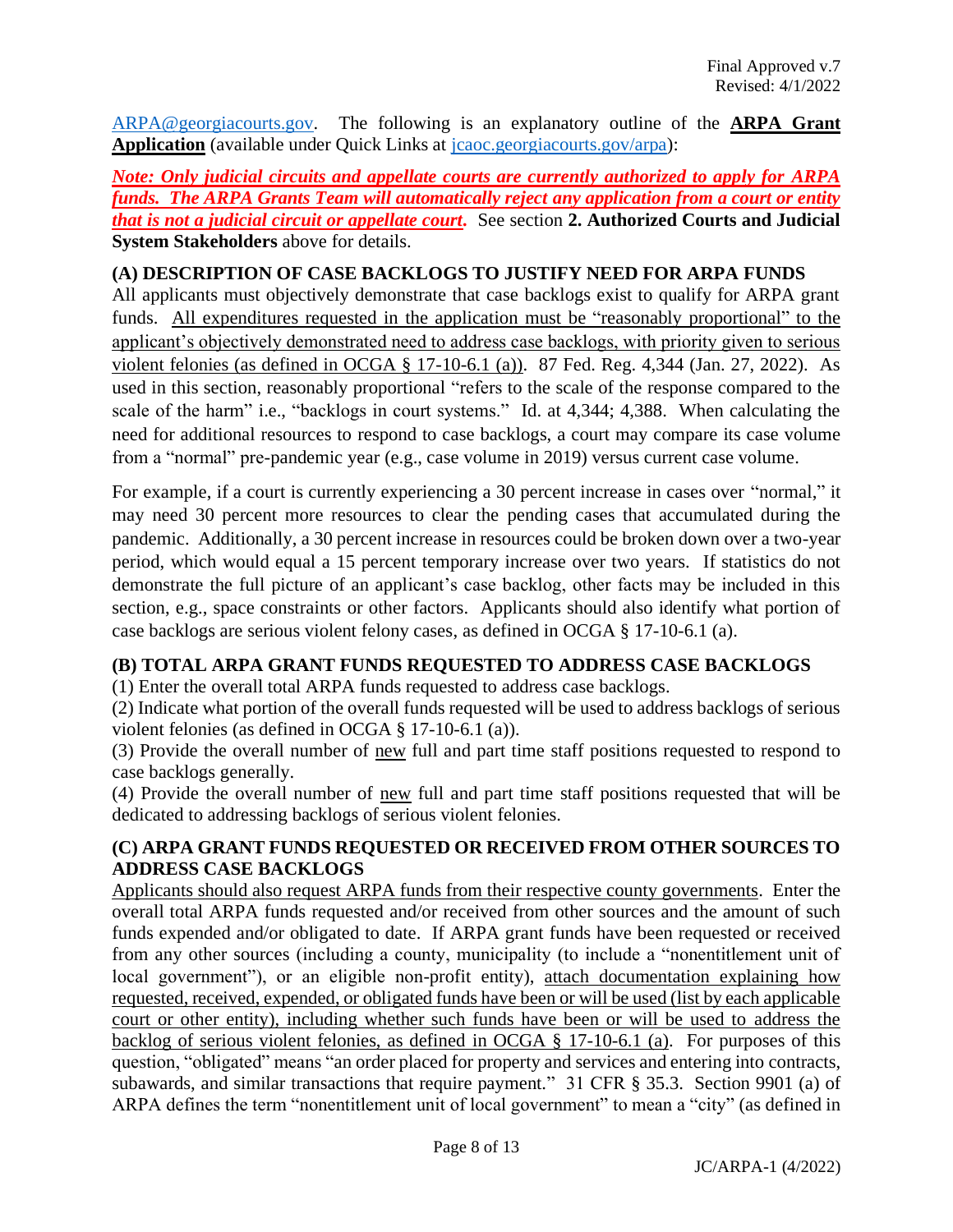42 USC § 5302 (a) (5)) that is not a "metropolitan city" (as defined in 42 USC § 5302 (a) (4)). Codified at 42 USC  $\S 803$  (g) (4)-(5).

#### **(D) EXPENDITURES BY ARPA EXPENDITURE CATEGORY (EC)**

Enter the sub-total of ARPA funds requested and describe the proposed activities to be reimbursed by ARPA funds for each applicable ARPA expenditure category (EC). The ECs listed correspond to the Treasury'[s Compliance and Reporting Guidance,](https://home.treasury.gov/system/files/136/SLFRF-Compliance-and-Reporting-Guidance.pdf) Appendix 1, which contains the full list of EC numbers and titles.

*(D) (1) Payroll-Public Sector Staff Responding to Case Backlog (EC 3.1)*

ARPA funds may be used to cover payroll for existing or additional staff to the extent that a staff member's time is dedicated to responding to the case backlogs (31 CFR § 35.6 (b) (3) (ii) (E) (1); 87 Fed. Reg. 4,341; 4,388 (Jan. 27, 2022) (Eligible use must "respond to the identified negative economic impact," "e.g., backlogs in court systems"). This includes payroll of new personnel hired to backfill existing personnel responding to case backlogs (prioritizing cases involving serious violent felonies).If an employee's wages or salary are an eligible use of ARPA funds, recipients may treat the employee's covered benefits, including pension contributions, as an eligible payroll expense. 87 Fed. Reg. 4,429 (Jan. 27, 2022).

*Note: Payroll costs for staff administering the ARPA grant application, compliance, reimbursement, and reporting processes must be listed under (D) (6) ARPA-Eligible Administrative Expenses, not (D) (1) Payroll-Public Sector Staff Responding to Case Backlog.*

The **ARPA Budget Form** (available under Quick Links at [jcaoc.georgiacourts.gov/arpa\)](https://jcaoc.georgiacourts.gov/arpa), contains a list of examples of staff positions. Applicants should provide details and specifics in the description box under application section (D) (1) regarding precisely what the positions listed in the ARPA Budget Form will be used for. A description like "Funds will be used to hire more senior judges, law clerks, prosecutors, etc." would be an insufficient amount of detail to enable the ARPA Committee to adequately evaluate an application.

The ARPA Budget Form separates personnel costs into two categories: (1) Grant Administration and Clerical; and (2) Personnel Directly Responding to Case Backlog. Payroll expenditures for staff listed under "Grant Administration and Clerical" on the ARPA Budget Form should be included in the description box under application subsections  $(D)$  (6) (not under  $(D)$  (1)) and may be reimbursed with ARPA funds to extent staff time is spent administering the ARPA grant application, awarding, compliance, reimbursement, and reporting processes. 31 CFR § 35.6 (b) (3) (ii) (E) (3)-(4); 87 Fed. Reg. 4,387 (Jan. 27, 2022). *See (D) (6) ARPA-Eligible Administrative Expenses below for certain clarifications and restrictions.* Payroll expenditures for new or existing staff listed under "Personnel Directly Responding to Case Backlog" on the ARPA Budget Form should be listed under application section (D) (1) and may be reimbursed with ARPA funds to extent such time is spent directly responding to the backlog of cases caused by the pandemic, with a particular focus on responding to the backlog of serious violent felony cases (as defined in OCGA § 17-10-6.1 (a)). 31 CFR § 35.6 (b) (3) (ii) (E) (1).

*Note: New or existing staff may be used to respond to case backlogs, with priority given to serious violent felony cases (as defined in OCGA § 17-10-6.1 (a)). However, only payroll for time spent actually responding to case backlogs may be reimbursed with ARPA grant funds. This includes payroll of new personnel hired to backfill existing personnel responding to case backlogs*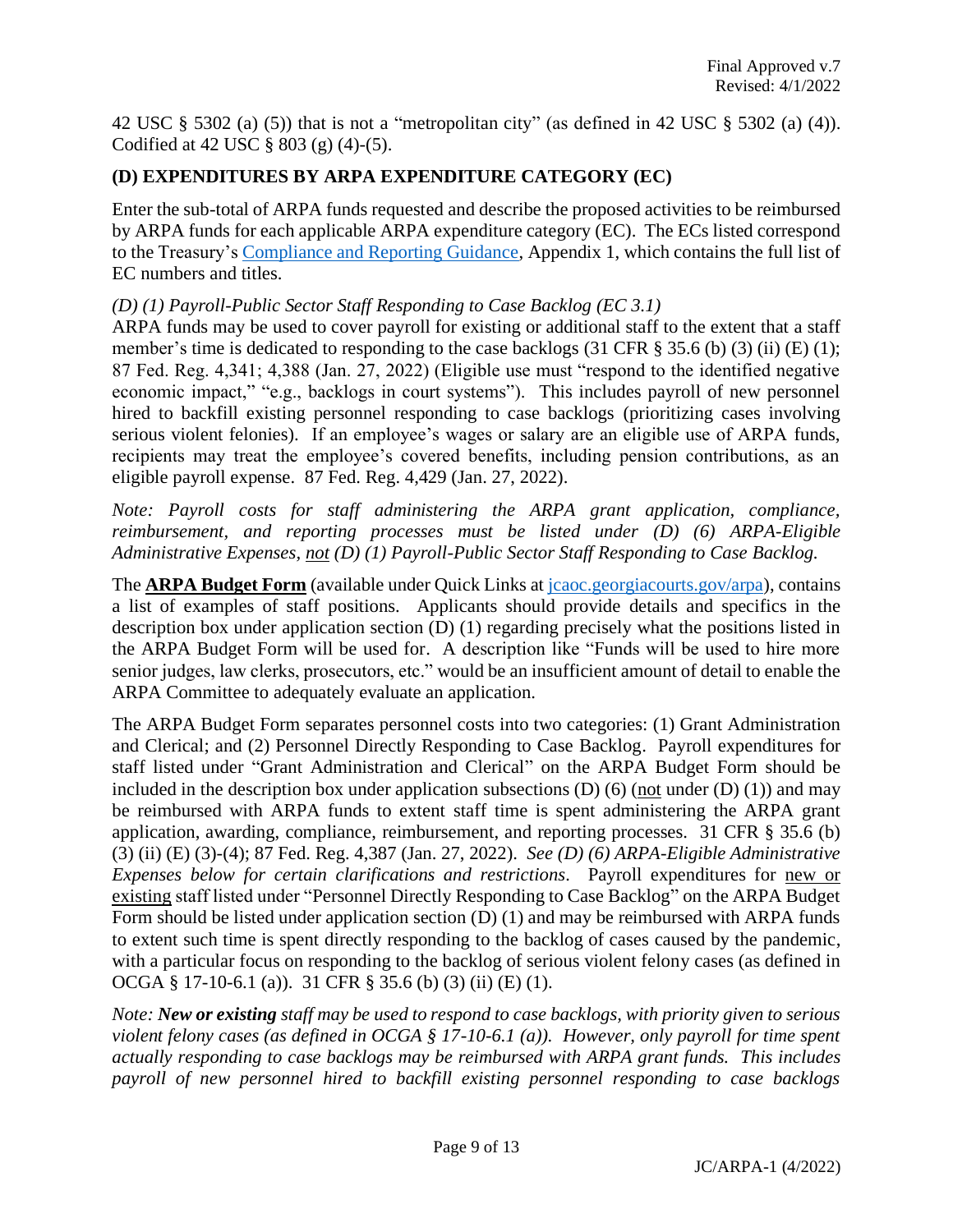*(prioritizing cases involving serious violent felonies). Therefore, time spent responding to case backlogs must be tracked and documented for reimbursement and auditing purposes.*

#### *(D) (2) Court-Based Mental Health Diversion (EC 1.12)*

Treasury recognizes that the pandemic exacerbated mental health needs in many communities and that mental health and other behavioral health services are eligible expenditures. 31 CFR § 35.6 (b) (3) (i) (C); 87 Fed. Reg. 4,351; 4,355-4,357 (Jan. 27, 2022) ("Behavioral Health Care"). Accordingly, recipients may use ARPA funds for court-based mental health diversion programs to the extent that such programs respond to the case backlogs caused by the pandemic (to comply with Executive Branch limitations on the use of funds). For this expenditure category, Treasury requires recipients to: (a) report the amount of ARPA funds that are allocated to evidence-based interventions; and (b) report whether ARPA-funded activities are primarily serving a disproportionally impacted community. Treasury reporting will be handled during the reimbursement process. See Treasury [Compliance and Reporting Guidance,](https://home.treasury.gov/system/files/136/SLFRF-Compliance-and-Reporting-Guidance.pdf) "Use of Evidence" and "Project Demographic Distribution" sections, pp. 20-21; 24; 31-32 for details.

Per Executive Branch limitations, ARPA funds for court-based mental health diversion must be used in a manner that prioritizes and expedites the resolution of cases involving serious violent felonies. Accordingly, for purposes of this expenditure category, grant recipients **must provide an estimate** in the description in section (D) (2) of the **ARPA Grant Application** of the staff hours and resources court-based mental health diversion services will conserve so staff is free to respond to serious violent felonies. Please also note that ARPA funds allocated to the Judicial Council may not be used for out of court mental health treatment services.

#### *(D) (3) Court-Based Substance Use Diversion (EC 1.13)*

Treasury recognizes that the pandemic exacerbated substance use disorder needs in many communities and that substance use disorder services and other behavioral health services are eligible expenditures. 31 CFR § 35.6 (b) (3) (i) (C); 87 Fed. Reg. 4,355-4,357 (Jan. 27, 2022) ("Behavioral Health Care"). Accordingly, recipients may use ARPA funds for court-based substance use disorder diversion programs to the extent that such programs respond to the case backlogs caused by the pandemic (to comply with Executive Branch limitations on the use of funds). For this expenditure category, Treasury requires recipients to: (a) report the amount of ARPA funds that are allocated to evidence-based interventions; and (b) report whether ARPAfunded activities are primarily serving a disproportionally impacted community. Treasury reporting will be handled during the reimbursement process. See Treasury [Compliance and](https://home.treasury.gov/system/files/136/SLFRF-Compliance-and-Reporting-Guidance.pdf)  [Reporting Guidance,](https://home.treasury.gov/system/files/136/SLFRF-Compliance-and-Reporting-Guidance.pdf) "Use of Evidence" and "Project Demographic Distribution" sections, pp. 20- 21; 24; 31-32 for details.

Per Executive Branch limitations, ARPA funds for court-based substance use diversion must be used in a manner that prioritizes and expedites the resolution of cases involving serious violent felonies. Accordingly, for purposes of this expenditure category, grant recipients **must provide an estimate** in the description in section (D) (3) of the **ARPA Grant Application** of the staff hours and resources court-based substance use diversion services will conserve so staff is free to respond to serious violent felonies. Please also note that ARPA funds allocated to the Judicial Council may not be used for out of court substance use treatment services.

#### *(D) (4) Court-Based Eviction Prevention and Diversion (EC 2.2)*

Treasury guidance provides that responses to the negative economic impacts of the pandemic may include rent, mortgage, or utility assistance and counseling and legal aid to prevent eviction or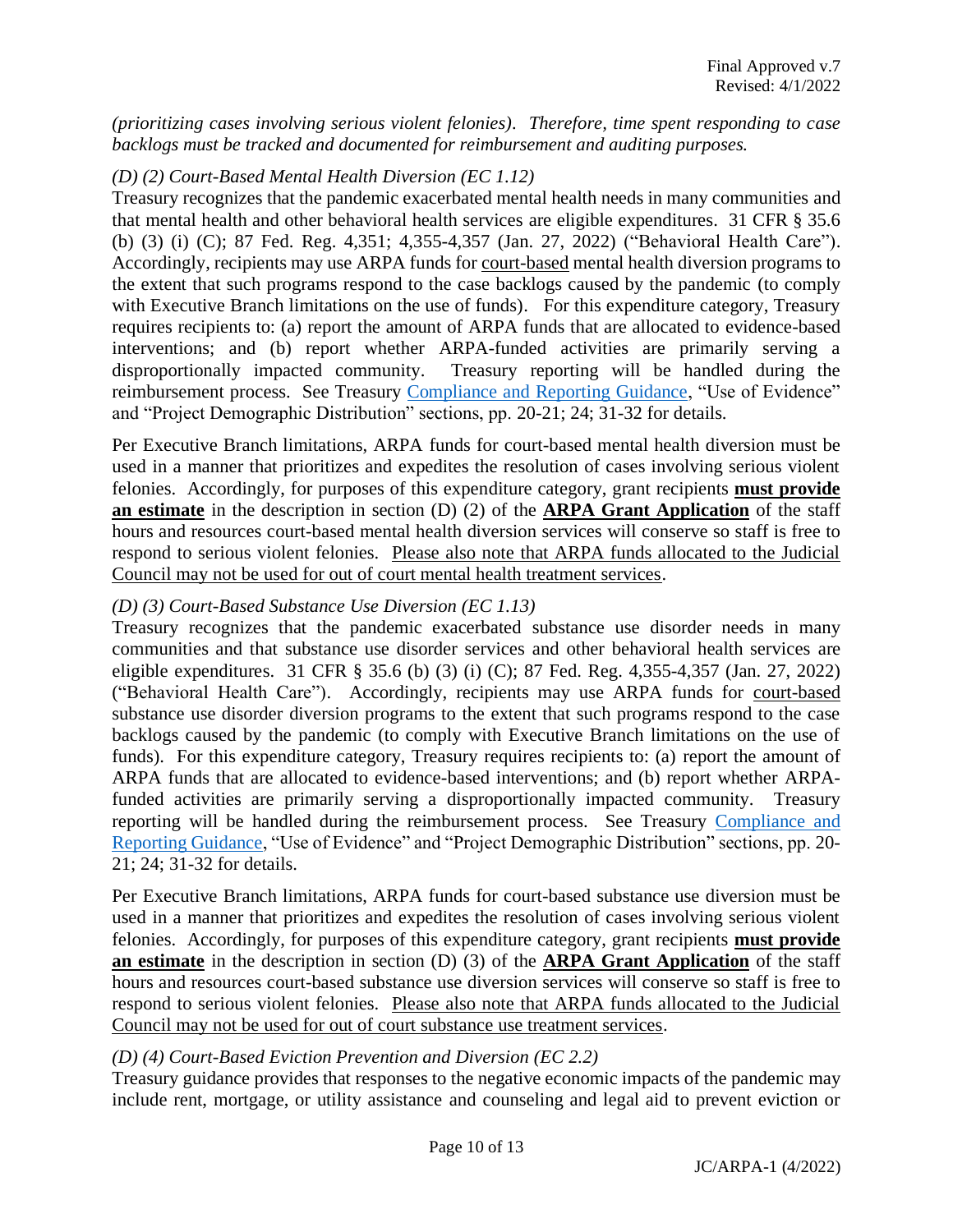homelessness. 31 CFR § 35.6 (b) (3) (ii) (A) (1), (5); 87 Fed. Reg. 4,360 (Jan. 27, 2022) ("Emergency Housing Assistance"). Accordingly, recipients may use ARPA funds for court-based eviction prevention or eviction diversion programs to the extent that such programs respond to the case backlogs caused by the pandemic (to comply with Executive Branch limitations on the use of funds). However, ARPA funds may not be used for direct payments to landlords or tenants. For this expenditure category, Treasury requires recipients to: (a) report the amount of ARPA funds that are allocated to evidence-based interventions; and (b) report whether ARPA-funded activities are primarily serving a disproportionally impacted community. Treasury reporting will be handled during the reimbursement process. See Treasury [Compliance and Reporting Guidance,](https://home.treasury.gov/system/files/136/SLFRF-Compliance-and-Reporting-Guidance.pdf) "Use of Evidence" and "Project Demographic Distribution" sections, pp. 20-21; 24; 31-32 for details.

Per Executive Branch limitations, ARPA funds for court-based eviction prevention and diversion must be used in a manner that prioritizes and expedites the resolution of cases involving serious violent felonies. Accordingly, for purposes of this expenditure category, grant recipients **must provide an estimate** in the description in section (D) (4) of the **ARPA Grant Application** of the staff hours and resources court-based eviction prevention and diversion services will conserve so that staff is free to respond to serious violent felonies. Please also note that ARPA funds allocated to the Judicial Council may not be used for direct payments to landlords or tenants.

#### *(D) (5) Temporary Facilities or Workspace to Respond to Case Backlog (ECs 3.5, 7.1)*

Renting temporary additional facilities or workspace to accommodate additional activities and staff to respond to the case backlogs or perform ARPA grant administration are eligible expenditures and may be reimbursed with ARPA funds. 31 CFR  $\S$  35.6 (b) (3) (ii) (E) (4). Longterm permanent infrastructure (i.e., capital) investments in public facilities, such as physical plant improvements or permanent adaptations to existing public buildings to implement COVID-19 mitigation tactics are not currently authorized expenditures per Executive Branch limitations on the use of ARPA funds allocated to the Judicial Council. *Grant recipients should rent equipment (if possible, practical, and cost-effective) to avoid violating the prohibition on purchasing permanent infrastructure or preclear such purchases with OPB to ensure reimbursement.*

#### *(D) (6) ARPA-Eligible Administrative Expenses (EC 7.1)*

Recipients may use funds to cover the portion of payroll and benefits of employees corresponding to time spent on administrative work necessary to respond to case backlogs and perform ARPA grant administration. 31 CFR § 35.6 (b) (3) (ii) (E) (4); 87 Fed. Reg. 4,387-4,389 (Jan. 27, 2022) (ARPA funds "may be used to address administrative needs of recipient governments that were caused or exacerbated by the pandemic" "e.g., backlogs in court systems"). This includes costs related to disbursing payments of ARPA funds and managing new grant programs established using ARPA Funds. Id. at 4,435-4,436; 4,444. Administrative costs must be reasonable (as provided in 2 CFR § 200.404) and allocable (as provided in 2 CFR § 200.405). Applicants seeking approval for administrative costs above the federal de minimis rate of 10 percent of the proposed total direct (i.e., non-administrative and clerical) costs must provide the ARPA Committee a federal Negotiated Indirect Costs Rate Agreement (NICRA). Treasur[y Compliance and Reporting](https://home.treasury.gov/system/files/136/SLFRF-Compliance-and-Reporting-Guidance.pdf)  [Guidance,](https://home.treasury.gov/system/files/136/SLFRF-Compliance-and-Reporting-Guidance.pdf) pp. 8-9. In the absence of a NICRA, administrative costs may not exceed the federal de minimis rate of 10 percent of the total direct costs pursuant to 2 CFR § 200.414 (f). See 2 CFR §§ 200.1 (defining total direct cost or "modified total direct cost (MTDC)"); 200.413 (defining direct costs).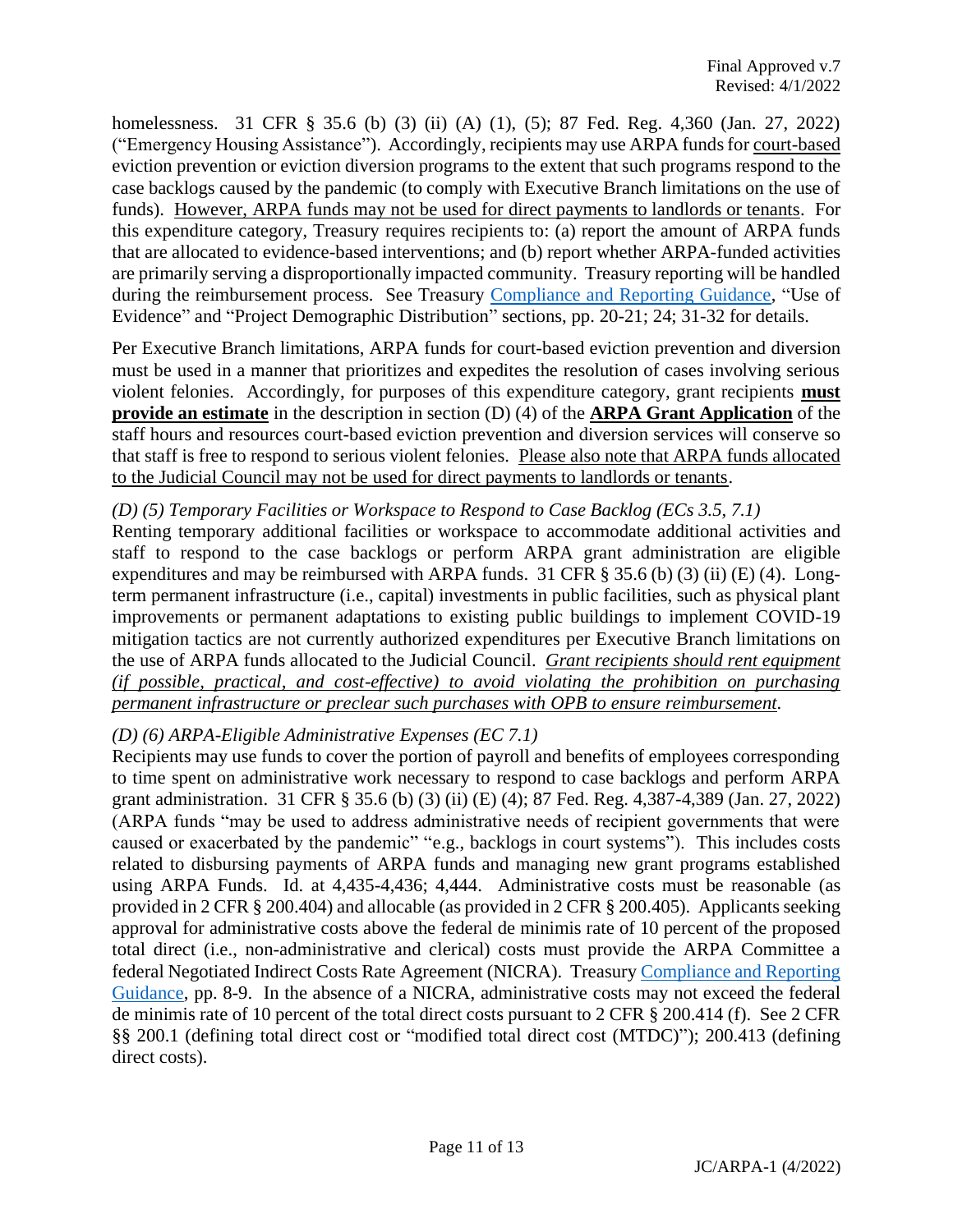*Administrative Expenses Note #1: The following clarifications have been provided by OPB regarding reimbursement for ARPA grant administration payroll expenditures:*

- *Current hourly employees performing ARPA grant administration duties may be paid from ARPA funds for time spent (including overtime) if the time is documented with timesheets.*
- *Current salaried employees performing ARPA grant administration duties may not be paid extra from ARPA funds for added duties, but an employer may be reimbursed from ARPA funds for time spent by those employees performing ARPA grant administration duties if the time is*  documented with timesheets. To be clear, current employees performing ARPA grant *administration duties may not be given a supplement or a raise to be paid from ARPA funds.*
- *New part-time employees (hourly or salaried) may be paid from ARPA funds for time spent working on grant administration duties if the time is documented with timesheets.*
- *New full-time employees (hourly or salaried) may be paid from ARPA funds for time spent working on grant administration duties if the time is documented on a timesheet, labor report, and a Personnel Action or Periodic Certification Form upon hire and a chart of accounts for ARPA funding is provided. See ARPA Fiscal Team for details.*

*Administrative Expenses Note #2: ARPA funds are authorized for supplies, furniture (valued at under \$5,000), and equipment (valued at under \$5,000) that are necessary for personnel to respond to case backlogs or perform ARPA grant administration (e.g., monitors, computers, software licenses, phones, and printers). Such expenses are generally classified as non-capital permitted expenditures and should be listed in (D) (6) ARPA-Eligible Administrative Expenses and in the Administrative/Indirect Costs section of the ARPA Budget Form. Grant recipients should rent equipment (if possible, practical, and cost-effective) to avoid violating the prohibition on purchasing permanent infrastructure or preclear such purchases with OPB to ensure reimbursement.*

*Administrative Expenses Note #3: All travel and corresponding per diem are subject to preclearance by OPB. Travel and per diem for senior judges have been precleared by OPB. On February 22, 2022, OPB precleared general travel expenditures on the following conditions:*

- *The travel must be necessary to address the backlog in court cases with a primary focus on serious violent felonies;*
- *The travel is reasonable; and*
- *Adequate documentation regarding the nature of and explanation for the travel is provided to OPB along with the request for reimbursement.*

*Administrative Expenses Note #4: ARPA funds may not be used for the reimbursement of administrative expenditures characterized as a lump sum, flat indirect rate, or a percentage rate of the award (e.g., 1.0% of the total grant to compensate a person or an entity for administrative or fiscal agent costs or a \$100 flat rate per grant funded position). All administrative costs must be specified, described in sufficient detail, and justified as an ARPA-eligible administrative expense, e.g., administrative positions and associated payroll plus fringe, office supplies with examples, furniture and what it will be used for, necessary equipment with examples, necessary travel, etc. The one exception to this rule is that the administrative fee charged by the Prosecuting Attorneys' Council for State paid county reimbursed (SPCR) contracts has been preauthorized by OPB.*

## **(E) SUPPORTING DOCUMENTATION AND BUDGET**

Check the box if supporting documentation (other than the required budget form) is attached to